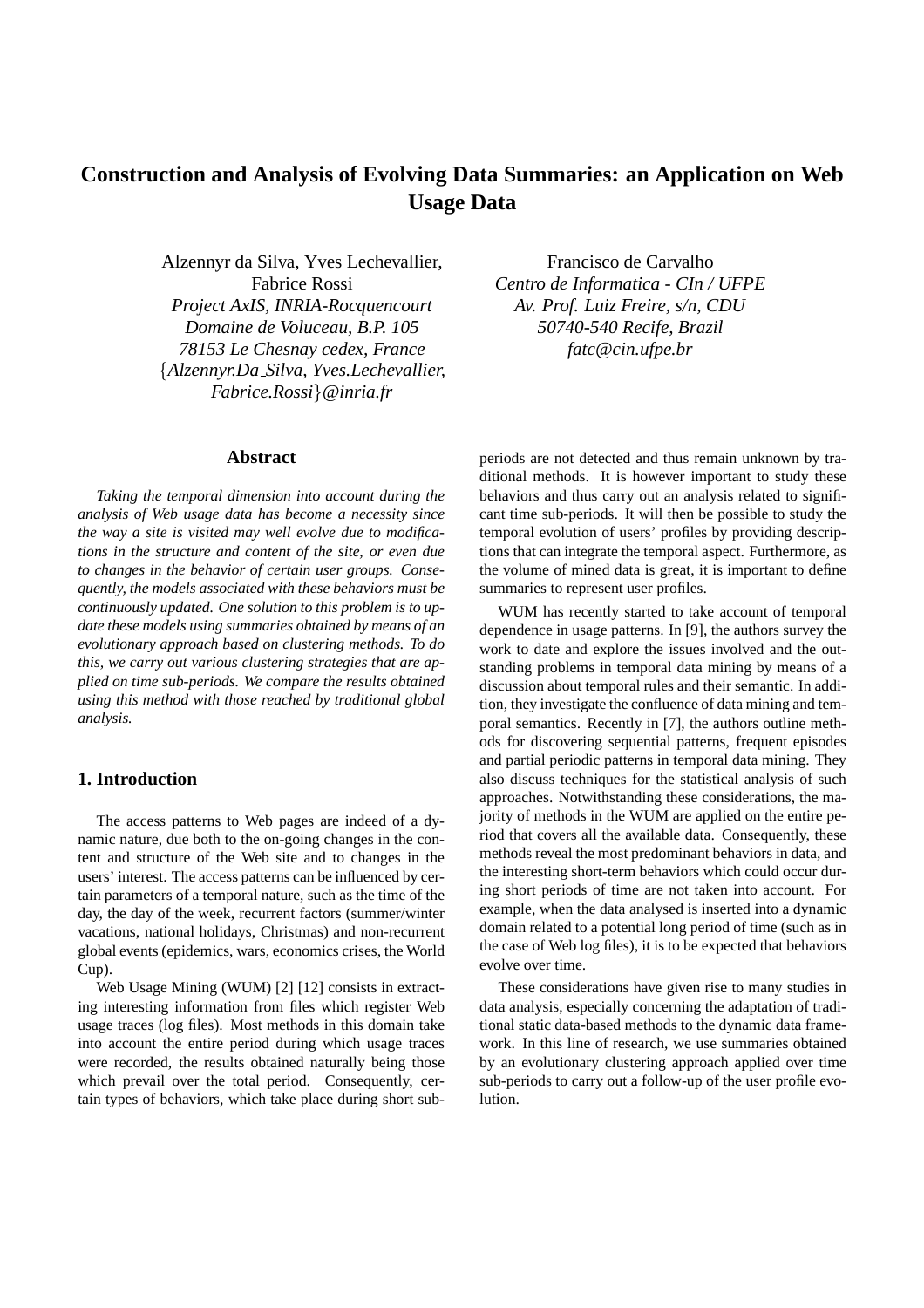This article is organized as follows. Section 2 presents the benchmark data set analysed. Section 3 describes the proposed clustering approach based on time sub-periods and discusses the results analysis. The final section presents the conclusion and suggestion for future work.

## **2. Usage data**

As a case study, we use a benchmark Web site from Brazil<sup>1</sup>. This site contains a set of static pages (details of teaching staff, academic courses, etc.) and dynamic pages (see [4][3][10][11] for an analysis of this part of the site). We studied the accesses to the site from  $1^{st}$  July 2002 to 31st May 2003.

Concerning the Web usage data pre-processing, we adopt the methodology proposed by [13] who defines a *navigation* as a succession of requests not more than 30 minutes apart, coming from the same user. In order to analyse the more representative traces of usage, we selected long navigations (containing at least 10 requests and with a total duration of at least 60 seconds) which are assumed to have originated from human users (the ratio between the duration and number of requests must be at least 4, which means a maximum of 15 requests per minute). This was done in order to extract human navigations and exclude those which may well have come from Web robots. The elimination of short navigations is justified by the search for usage patterns in the site rather than simple accesses (performed by a search engine, for example) which do not generate a trajectory in the site. After filtering and eliminating outliers, we obtained a total of 138,536 navigations.

# **3. Clustering approach based on time subperiods**

The approach proposed in this article consists initially in dividing the analysed time period into more significant sub-periods (in our case, the months of the year) with the aim of discovering the evolution of old patterns or the emergence of new ones, which would not have been revealed by a global analysis over the whole time period. After that, a clustering method is carried out on data of each sub-period, as well as over the complete period. The results provided for each clustering are then compared.

Concerning the clustering itself, we carried out four types of clustering:

• **Global clustering**: this clustering is performed on all existing navigations. By intersecting the obtained clusters with the temporal partition, global clustering generates a partition in each temporal group.

- **Local independent clustering**: this clustering is performed on the set of navigations occurring in each time sub-period separately. We have one clustering for each month of the period analysed. The final partitions are thus independent.
- **Local "previous" clustering**: this clustering can be performed by starting from another clustering when the algorithm is able to assign new individuals to previous clusters. We thus use the clustering results performed on the preceding time sub-period to obtain a partition on the navigations belonging to the current time sub-period.
- **Local dependent clustering**: this clustering can be performed by an iterative algorithm like the dynamic clustering algorithm, initialised in an adapted way. Here, we initialise the algorithm with the prototypes of the clusters from the previous time sub-period.

#### 3.1. The algorithm and evaluation criteria

Our method uses an adapted version of the dynamic clustering algorithm [1][5] [8] applied on a data table containing the navigations in its rows and real-value variables in its columns (for example: number of successful requests, number of repeated requests, total duration, number of transfered bytes in a navigation, etc). As a distance measure, we adopt the Euclidean distance. For all the experiments, we defined an *a priori* number of clusters equal to 10 with a maximum number of iterations equal to 100. The number of random initialisations is equal to 100, except when the algorithm is initialised with the results obtained from a previous execution.

To analyse the results, we apply two criteria. For a cluster by cluster analysis, we compute the F-measure [14]. To compare two partitions, we look for the best representation of the cluster A in the first partition by a cluster B in the second partition, i.e., we look for the best match between the clusters of two partitions. This gives us as many values as there are clusters in the first partition. For a global analysis, we apply the corrected Rand index [6] to compare two partitions. The F-measure takes a value in the range  $[0, +1]$ , whereas the corrected Rand index values are in the range  $[-1,+1]$ . In both cases, the value 1 indicates a perfect agreement and values near 0 correspond to cluster agreements found by chance.

## 3.2. Results and discussion

The values of the corrected Rand index reveal that the results from the local independent clustering are very different from those of the global and local dependent clustering (cf. figure 1). These differences are confirmed by the

<sup>&</sup>lt;sup>1</sup>This web site is available at the following address: http://www.cin.ufpe.br/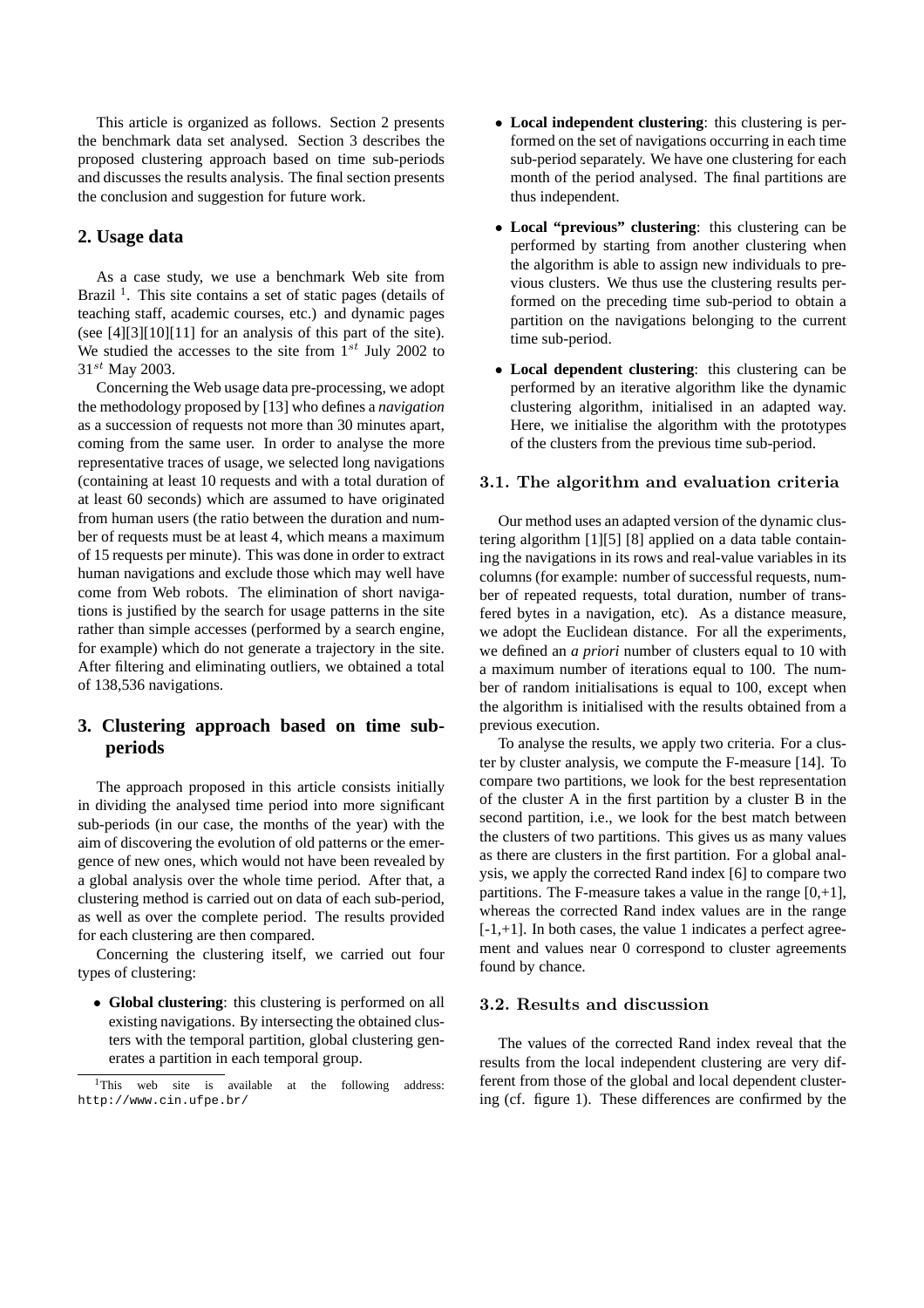

**Figure 1. Corrected Rand index values computed partition by partition**



**Figure 2. F-measure values computed cluster by cluster**